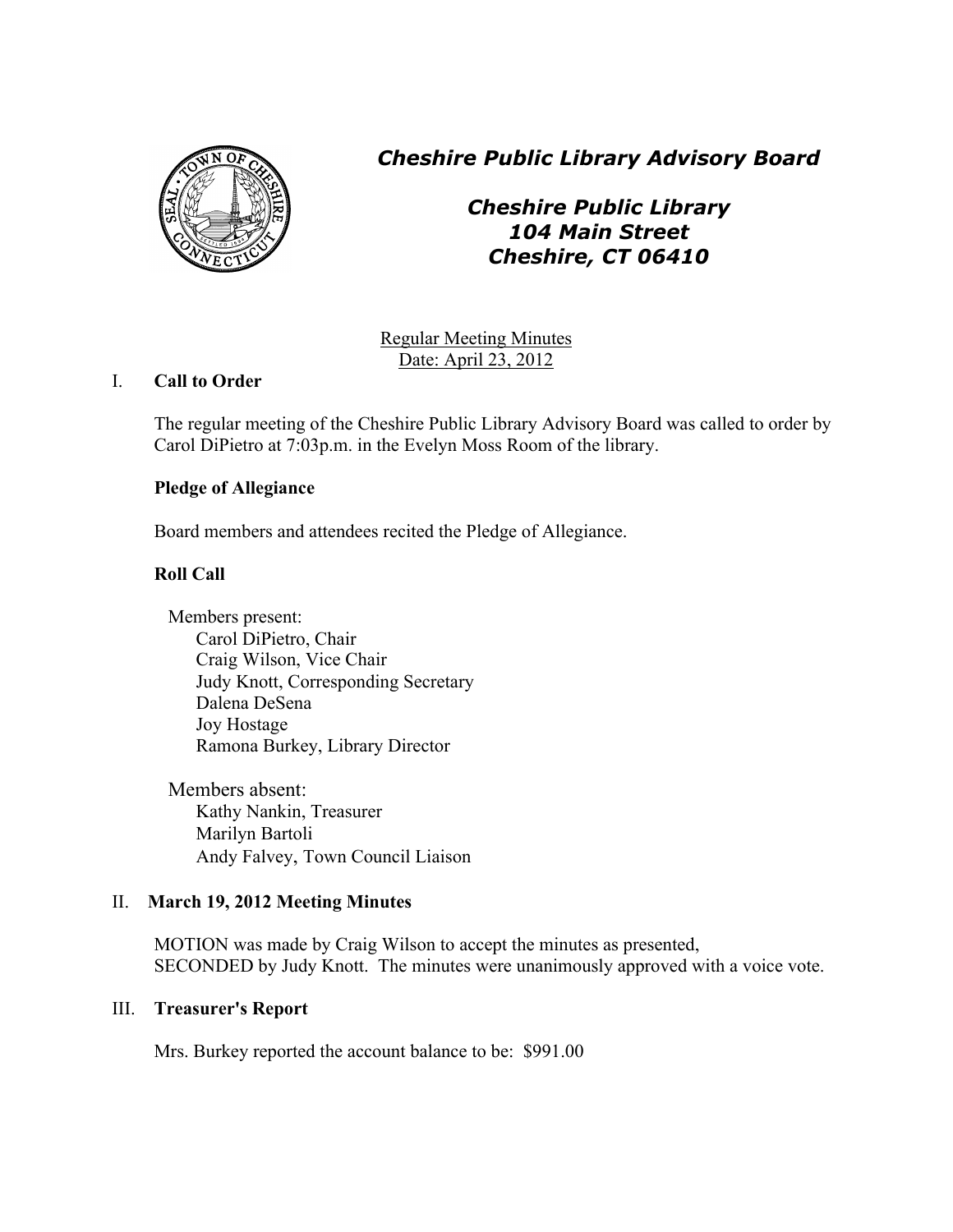#### IV. **Reports of Committees**

#### 1. School-Library Partnership

Mrs. DiPietro read the following report from Sue Hartley:

- March  $11^{th}$ : Volunteered at Art's Day at Cheshire Academy, sponsored by Artsplace. Over 550 attended this exciting program. Mrs. Hartley encouraged people to visit the Library for more art books.
- April 11<sup>th</sup>: Every Child Learns to Read: Sue Hartley and Cynthia Tencza attended an all day workshop in S. Windsor. Theme of program was *STAR POWER (Sing, Talk, and Read Play on and Write for Easier Reading*). The workshop included many great ideas and suggestions for increasing early literacy skills. In the afternoon, participants practiced presenting a parenting workshop called *Fun with Words*.
- April 12<sup>th</sup>: Sue Hartley, Louise LeClaire and Deborah Rutter met with Cheshire Public Schools Curriculum Coordinator Deb Burns. The library staff saw many examples of leveled reading and brought back catalogues. The Children's department will be ordering specific leveled materials for kindergarteners. The school district has received many requests for these types of materials to be available at the Library. This will aid the Library in aligning with the school curriculum. The Children's department and the Technical Services department will be working throughout the summer to process these materials and determine the best and most accessible area in the Children's room for display.
- April  $18^{th}$ : Children's department meeting the Children's department will be holding weekly meetings to discuss renovations for the Children's area, leveled reading books, and revamping our series of Children's programs.
- April 23<sup>rd</sup>: Leadership Competencies at Gateway College from 1-3pm. Featured speaker will be Mary Wilkins Jordan. This is part of the GSLIS (Graduate School of Library and Information Science) Continuing Education Program.
- School Vacation Programs: All programs were well attended. The Cheshire Herald published an extensive article on Eric Nelson's program about Rocks and Minerals.
- Summer Reading Program: Laurie Lee designed a beautiful t-shirt for our *Dream Big Summer Reading 2012*. We have a great selection of summer programs. There will be many science programs offered this summer, including Birds of Prey; Go for the Stars-learning more about astronauts; and Gizmos, Gadgets and Goo (with Nicole).
- 2. Funding Resources (Mr. Wilson)

No report.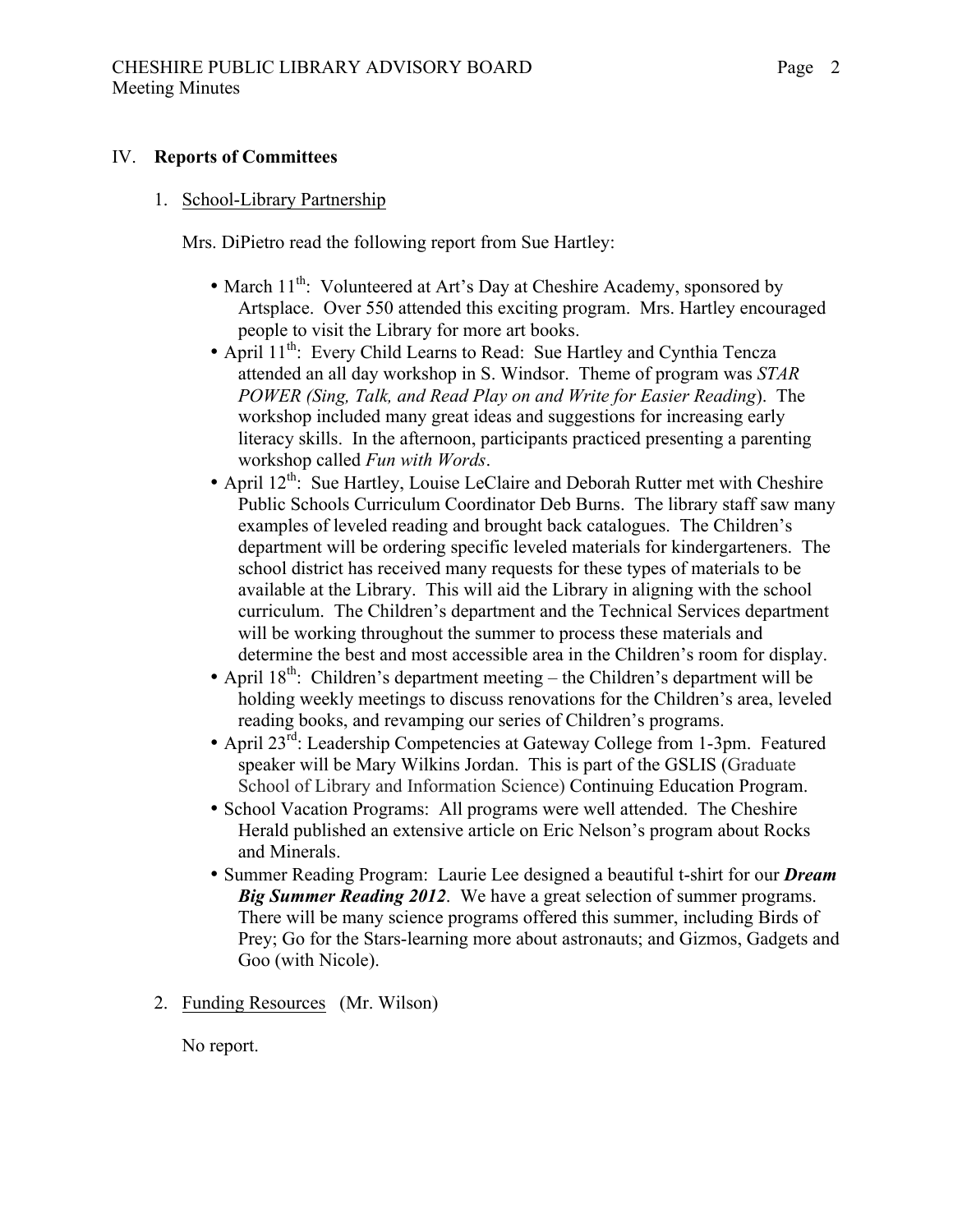3. Marketing Plan: (Mr. Wilson)

No report.

## 4. Strategic Plan: (Mr. Wilson)

The committee met at 6pm this evening, prior to the Library Advisory Board meeting. The committee discussed the responses received from the community stakeholders, including SWOT (Strengths, Weaknesses, Opportunities, and Threats).

## V. **Communications**

Mrs. DiPietro received numerous e-mails from various Library Associations.

## VI. **Report of the Chair –** Carol DiPietro

- Mrs. DiPietro recently returned from Naples, Florida, and shared a spring/summer pamphlet from the Collier Country Public Library, offering an extensive selection of programs. Mrs. DiPietro learned that Collier County does have a **Friends of the Library** group, but this group benefits all libraries in the county rather than an individual library. She noted their **Friends** membership rates are higher.
- Shared brochures entitled *"Welcome to the Library"; "Are You a Library Card Holder or Friend? BE BOTH!!!; "EBooks".*
- Shared a newspaper article entitled "*Libraries cracking down to recoup overdue materials cost*."
- Shared a newspaper article entitled "*Time to honor the people who make the Libraries Successful."*

Mrs. Hostage noted the outstanding number of donations/gifts that are given to the Cheshire Public Library.

## VII. **Report of the Library Director –** Ramona Burkey

See attached report.

Mrs. Burkey responded to a question from the Board. The state task force on E-books met and viewed a product offered by our wholesaler (Overdrive). All E-book purchasers face the same issue: E-book providers offer files at various cots/periods of usage. The Library purchases a license to use the E-book files; the Library does not own the actual e-book files. When you "purchase" an e-book, you are purchasing one copy of the e-book to be used by one user at a time. The Library cannot provide the desired inventory due to the cost of each e-book. Some patron's devices are less than user friendly and vary by type. The Library is now offering an **E-reader Help Desk** to help patrons utilize their devices to download e-books from the Library.

Technology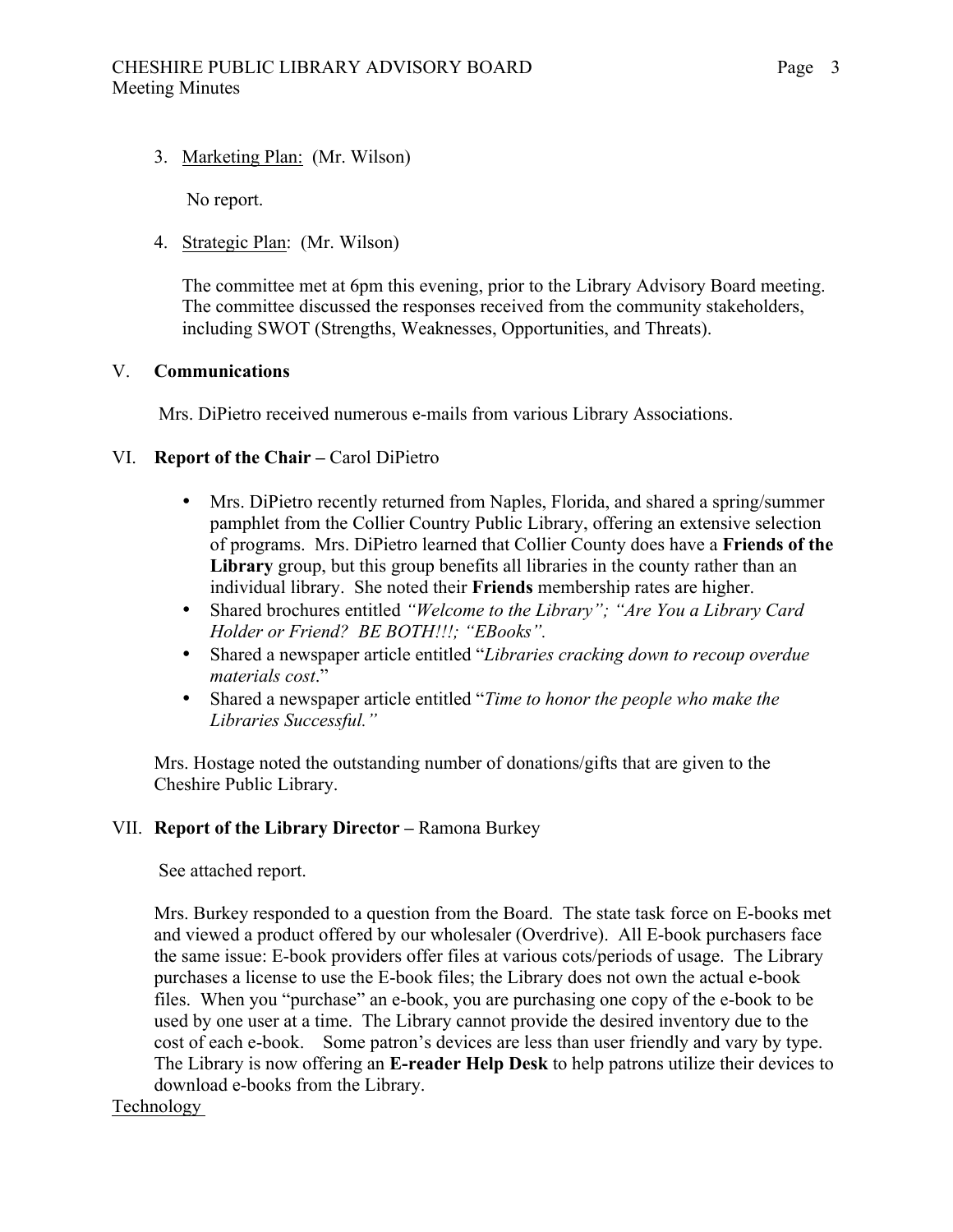Our first staff self-checkout training session is scheduled for tomorrow, 4/24/12. We would like to deploy one or both of the self-checks to the public as soon as possible after staff are trained; this may occur before the beginning of the reconfiguration/construction project. The town has had optical fiber (faster network cable) installed at the library. It just needs to be terminated (connected to our in-house equipment) and configured. After that, and after Library Connection, Inc. upgrades some network equipment at their central site in Windsor, we should see dramatic improvements in the speed of our network connections. I am still working with the town on approving a merchant vendor for credit/debit card acceptance at the library.

#### Programs and Services

March's circulation was 38,608 (8% down, comparable to other libraries), 1.5% of which was downloadable materials. Our "eReader Help Desks" have been very popular and well-received: Staff members sit with patrons one-on-one for up to an hour to help them learn to navigate and use their devices. The staff providing this new service are members of our Social Networking and Media Committee: Louise LeClaire (chair, representing the Technical Services Department); Carrie Crowe (Circulation Dept.); Mary Dattilo (Technology Librarian); Kelley Gile (Children's/Teen Dept.); and Eileen Topitzer (Reference Dept.). Mrs. Burkey is very pleased and proud of the work that this committee has done and continues to do, especially since they are adding these responsibilities to their already busy schedules. This committee also plans to do a blog (by genre) with book recommendations.

Don't miss these upcoming programs (see www.cheshirelibrary.org for more info and to register):

- ! "Murder by the Book: Mystery Book Club" will discuss Josephine Tey's The Daughter of Time on Tuesday, April 24 at 7:00 p.m., and John le Carre's Tinker, Tailor, Soldier, Spy on Tuesday, May 15 at 7:00 p.m.
- $\triangleright$  "Shade Gardening": Tuesday, April 24 at 7:00 p.m.
- ! "Container Gardening Indoors and Out": Wednesday, April 25 at 7:00 p.m.
- ! "Climate Change: Fact or Fiction?": Thursday, April 26 at 7:00 p.m. Explore this complex issue with Lisa Fernandez from the Yale School of Forestry and Environmental Studies.
- ! Friends of the Library Semi-Annual Booksale: Preview Night is Wednesday, May 2 beginning at 6:30p.m. The sale runs  $5/3 - 5/5$  in the Mary Baldwin Room.
- ! "How Can You NOT Laugh at a Time Like This?" Thursday, May 10 at 7:00 p.m. Find out how laughter can help during illness or tough times.
- $\ge$  "1940 Census": Monday, May 14 at 7:00 p.m. Learn how to navigate the newly-released but not-yet indexed 1940 Census data.
- $\triangleright$  "Intro to eBay Selling": Tuesday, May 15 at 7:00 p.m. Get started selling on eBay.
- ! "Cheshire Cats Classics Club" will discuss Ernest Hemingway's The Sun Also Rises on Wednesday, May 16 at 7:00p.m.
- $\triangleright$  "Ireland: Enjoy Its Splendor": Thursday, May 17 at 7:00 p.m. Librarian and photographer Jason Neely, whose work has been published in National Geographic, will present a slideshow of Dublin, Cashel and the Aran Islands.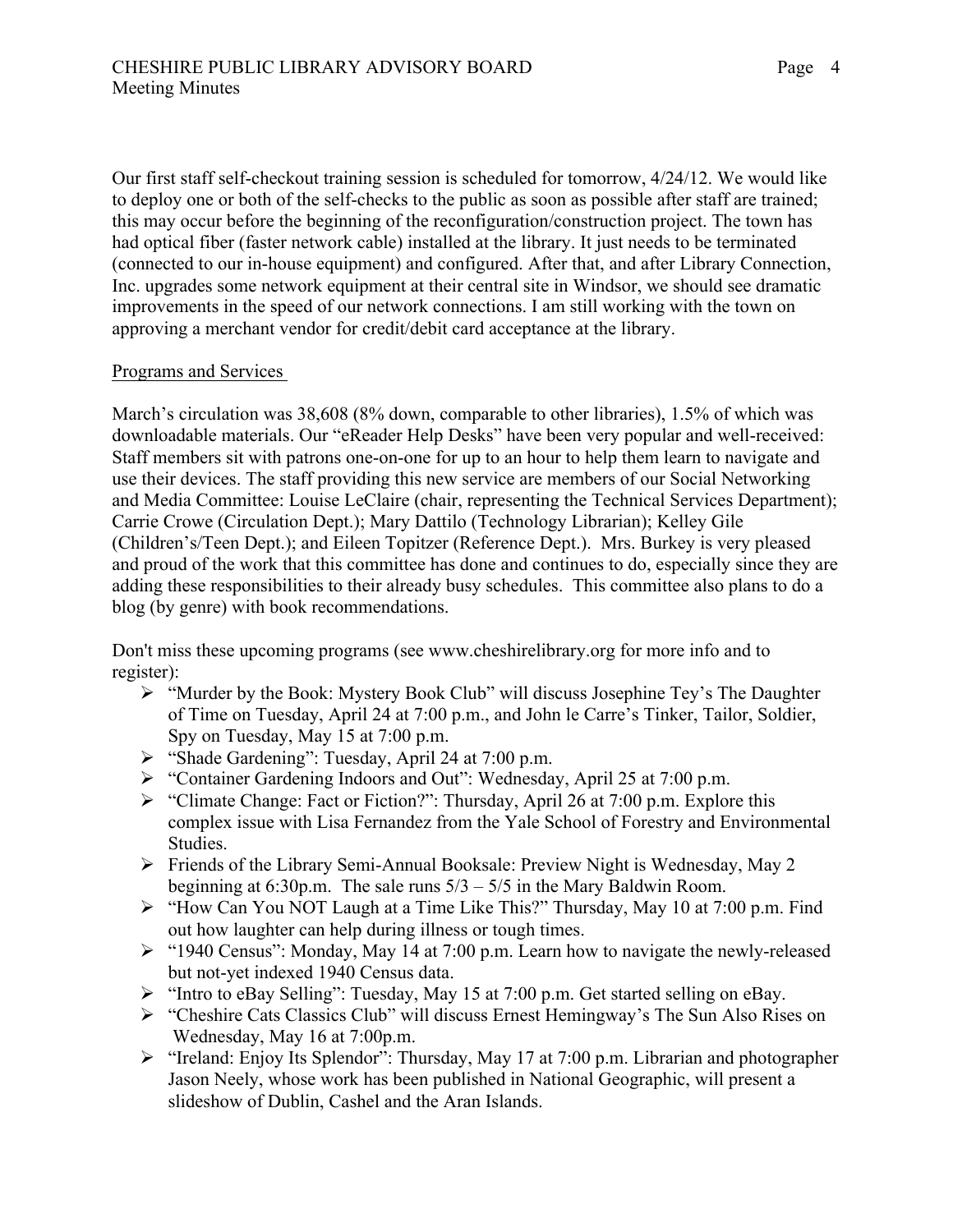- $\triangleright$  Sunday Showcase: Alturas Duo will perform on Sunday, May 20 at 4:00 p.m. South American and classical music on viola, charango and guitar. Please note that if construction has begun, the location of the concert may change.
- $\triangleright$  The Children's room will also hold its regular children's and teen programs.
- $\triangleright$  The Cheshire Public Library averages 10 programs per week.

## Budget

The Fiscal Year 2012-2013 operating budget as adopted by the Town Council includes an increase in the library's book budget to cover additional media types such as eBooks as well as the cost of pre-processing new items with RFID tags; it also includes an additional five hours per week for our Technology Librarian I, bringing her weekly hours from 20 to 25 as of 7/1/2012. The budget will become official if the townspeople do not petition to take it to referendum by May 11. Mrs. Burkey will check with Public Works about the status of her request for additional cleaning hours.

## Buildings and Grounds

The bid opening for the reconfiguration of the first floor of the library was held on March 29, and the lowest bidder was selected by the town as our contractor (Nosal Builders Inc. of Durham CT). While the bids were within what we expected for a range of prices, we will likely have to take money from reserve and grant accounts to fund items like the replacement of all carpeting on the Main Level, plus some furniture and shelving. The Friends of the Library pledged last week to provide \$10,000 towards the purchase of furniture for the Teen Reading Room. I will need to use some Connecticard grant money for the project, and I have inquired with the Town Manager as to our ability to take a substantial sum out of the Julia Tompkins Fund. I also have preliminary authorization from the Town Manager to send out fundraising emails and letters. (See note about Fundraising discussion below.)

## Policies and Planning

Seventeen people completed the first electronic survey as part of our strategic plan renewal process. On April 23 at 6:00, the library board's Strategic Planning Committee met to discuss the survey results to date, and plan the next steps in the process.

## Other/Meetings

Mrs. Burkey attended the Computers in Libraries annual conference; a monthly meeting with the Town Manager; a library managers meeting; a statewide eBook Task Force meeting; several meetings with the Personnel Director; the bid opening for the reconfiguration project; a Neighbor to Neighbor Energy Challenge coalition partners meeting; a photo shoot for the John Frederick Kensett project at Artsplace; two monthly staff breakfast meetings; a town department heads meeting; a meeting with the architect; a meeting with the library stack movers; a meeting with the furniture vendor; a demonstration of wireless/solar powered security cameras; a town Personnel Committee meeting; a town Budget Committee meeting; a library circulation department meeting; a meeting with an Eagle Scout candidate regarding the possible construction of an exterior sign at the library; individual monthly meetings with each of the library's department heads/managers; a quarterly Library Connection, Inc. Member Council meeting; the annual Chamber of Commerce Home, Garden and Business Expo at Cheshire High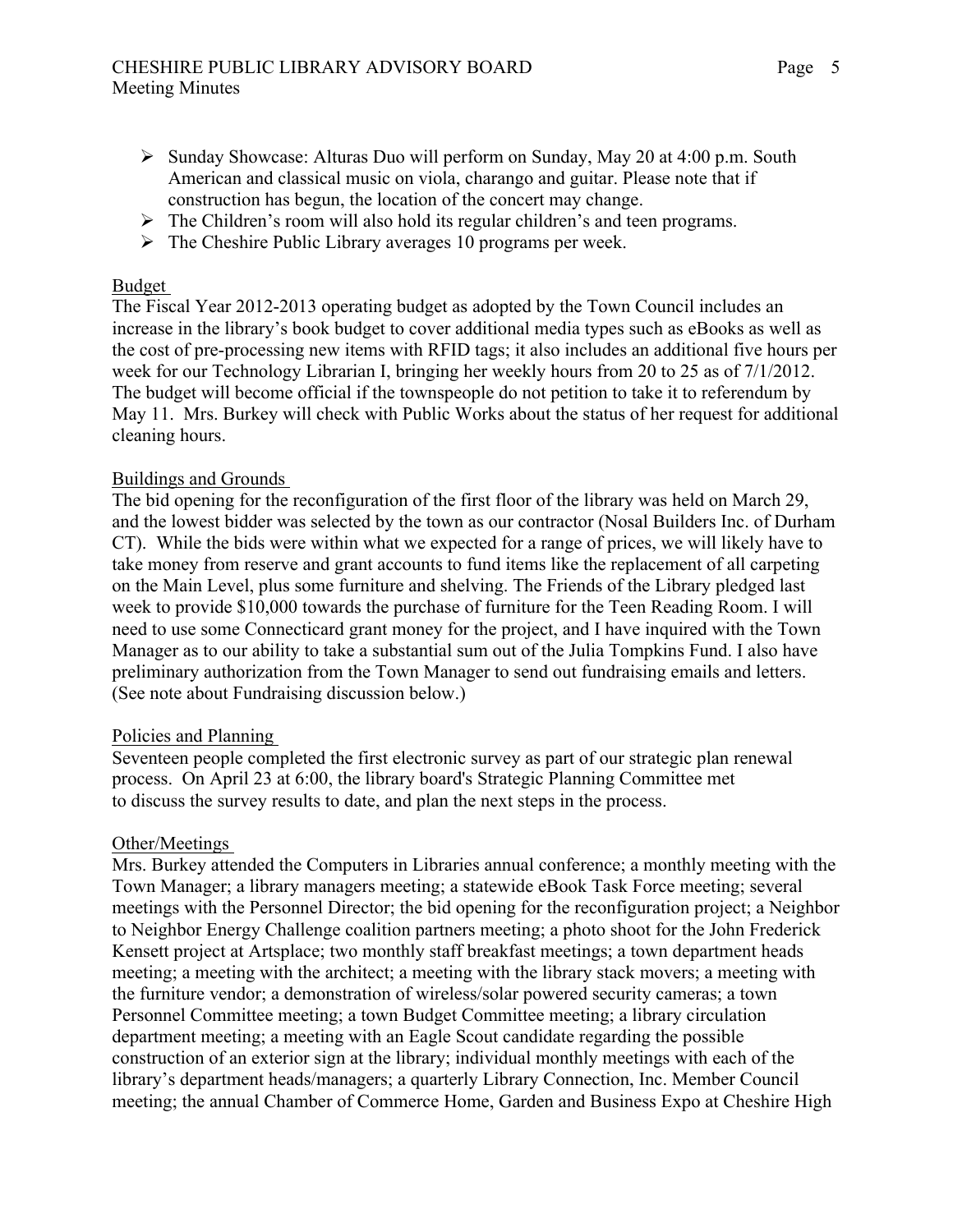School; a World Book Night meeting; a Friends of the Library monthly meeting; an administrative team meeting; bargaining unit negotiations; and a meeting of the library's Social Networking and Media committee.

Fundraising: Mrs. Burkey discussed how to raise fund to add to the Library Gift Fund. The Library plans to send an e-mail to the Library e-mail list. She is meeting with Town Manager Michael Milone tomorrow to discuss the best process to fundraise for the Library. The Board had a discussion about how to fundraise for the Library and expressed concerns based on past discussions about/precedent on this matter. The Board wanted clarification on what the Library can do, to ensure that any fundraising plan would be legally executed. Mrs. Burkey assured the Board she will practice due diligence when meeting with the Town. Mrs. Burkey will e-mail Board members the results of her meeting with the Town Manager.

Mrs. DiPietro stressed the importance of reaching untapped resources. Mr. Wilson commented that companies often want to donate to groups with a vision the company can support.

#### VIII. **Election of Officers**

The Board Nominating committee member Mrs. Hostage put forth the following slate of officers for the Library Advisory Board:

Chair: Carol DiPietro Vice Chair: Craig Wilson Corresponding Secretary: Judy Knott Treasurer: Kathy Nankin

MOTION to accept the slate as proposed was made by Joy Hostage and SECONDED by Dalena DeSena. The slate was unanimously accepted with a voice vote.

Mrs. DiPietro asked if there were any other nominations. No other names were offered.

 MOTION to close nominations was made by Craig Wilson and SECONDED by Joy Hostage. The motion was unanimously accepted with a voice vote.

The slate of officers (stated above) is accepted.

#### IX. **Unfinished Business**

Mr. Wilson expressed concern that the Board needs to find out the name of the new Library Advisory Board member appointed by the Town Council. Neither the Chair nor the Vice Chair has been notified of the new member's identity. Mrs. Burkey read the Town Council minutes from their last meeting, identifying Alice Darter as the newly appointed Library Board member; the Board did not know if she was sworn in yet. Mrs. DiPietro will follow up with Ms. Darter.